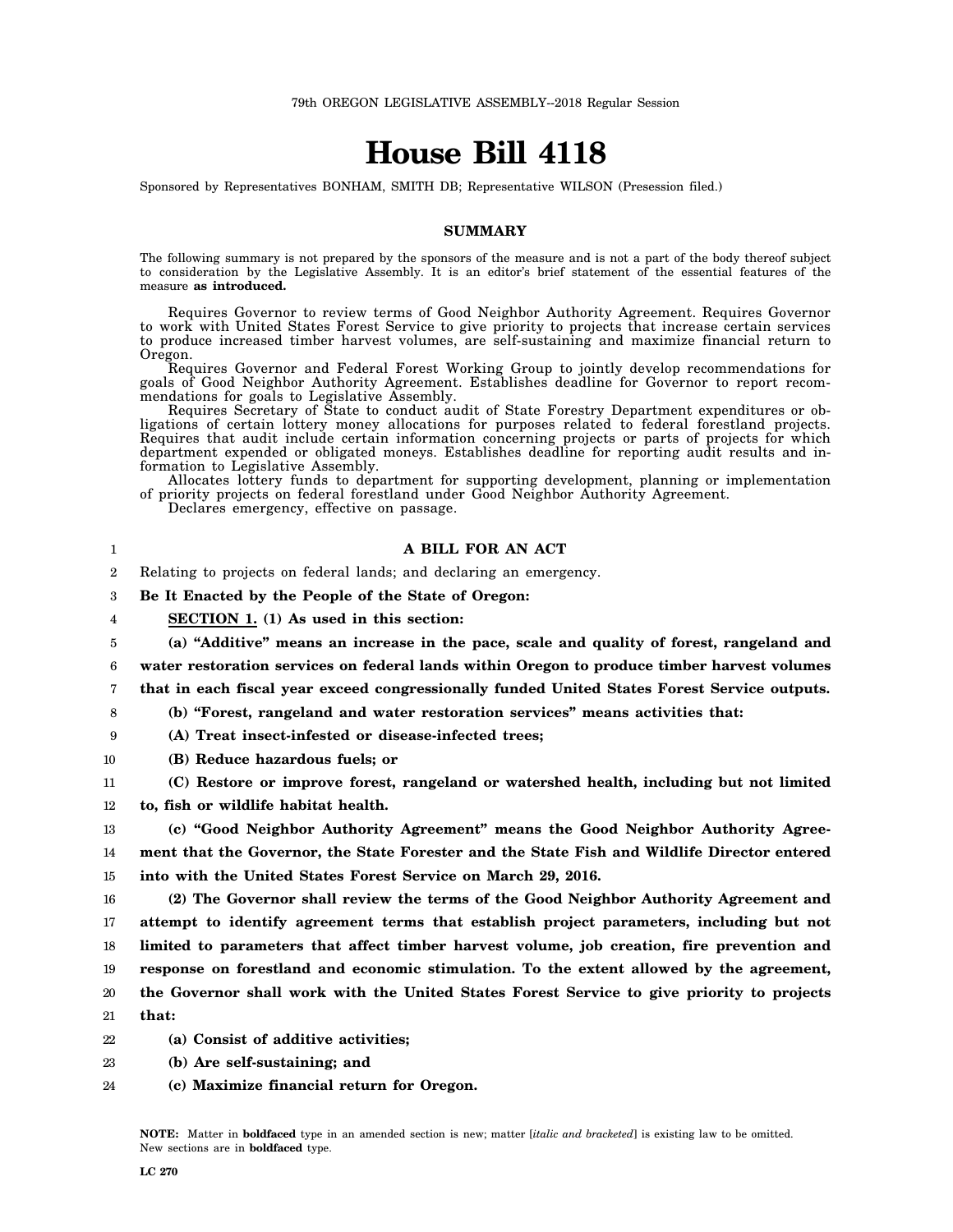## HB 4118

1 2 3 4 5 **SECTION 2. The Governor and the Federal Forest Working Group of Oregon Solutions at Portland State University shall jointly develop specific recommendations regarding goals for the Good Neighbor Authority Agreement as defined in section 1 of this 2018 Act. The Governor shall report the recommendations to the Legislative Assembly in the manner provided by ORS 192.245 no later than March 1, 2019.**

6 7 **SECTION 3. (1) The Secretary of State shall conduct an audit of expenditures made or obligations incurred by the State Forestry Department funded with:**

8 9 10 **(a) The \$2.885 million of lottery moneys allocated to the department for the 2013-2015 biennium under section 12, chapter 785, Oregon Laws 2013, for the Eastern Oregon Forest Collaboration; and**

11 12 13 **(b) The \$5,072,136 of lottery moneys allocated to the department for the 2015-2017 biennium under section 13, chapter 811, Oregon Laws 2015, as amended by section 7, chapter 65, Oregon Laws 2016, for federal forest restoration.**

14 15 16 17 18 **(2) The Secretary of State shall attempt to obtain, either directly or through the department, in addition to any records of the department, any information available from the United States Forest Service or the United States Bureau of Land Management pertaining to department expenditures or obligations of moneys described in subsection (1) of this section.**

19 20 21 **(3) In conducting an audit under this section, in addition to requiring an accounting of moneys as described in subsection (1) of this section, the Secretary of State shall attempt to:**

22 23 **(a) List and describe the projects that were developed, planned or implemented with the moneys;**

24 25 **(b) Describe with specificity the expenditures made for each project or parts of a project fully or partially funded with the moneys;**

26 27 **(c) Calculate for each project fully or partially funded with the moneys, the merchantable timber volume sold; and**

28 29 **(d) Calculate the number of acres treated or restored by each project fully or partially funded with the moneys.**

30 31 32 33 34 35 **(4) The Secretary of State shall include with the audit results a description of any factor that the Secretary of State identifies as an obstacle to ensuring that any future funding of projects under the Good Neighbor Authority Agreement is for projects consisting of additive activities for previously established programs. As used in this subsection, "Good Neighbor Authority Agreement" and "additive" have the meanings given those terms in section 1 of this 2018 Act.**

36 37 38 **(5) The Secretary of State shall report the results of the audit required by this section, and any information obtained under subsections (2) to (4) of this section, to the Legislative Assembly no later than March 1, 2019.**

39 40 41 42 43 **SECTION 4. There is allocated for the biennium ending June 30, 2019, from the Administrative Services Economic Development Fund, to the State Forestry Department, the amount of \$500,000 for the purpose of supporting the development, planning or implementation of projects on federal lands to which the Governor, after consultation with the United States Forest Service, gives priority under section 1 of this 2018 Act.**

44 45 **SECTION 5. This 2018 Act being necessary for the immediate preservation of the public peace, health and safety, an emergency is declared to exist, and this 2018 Act takes effect**

[2]